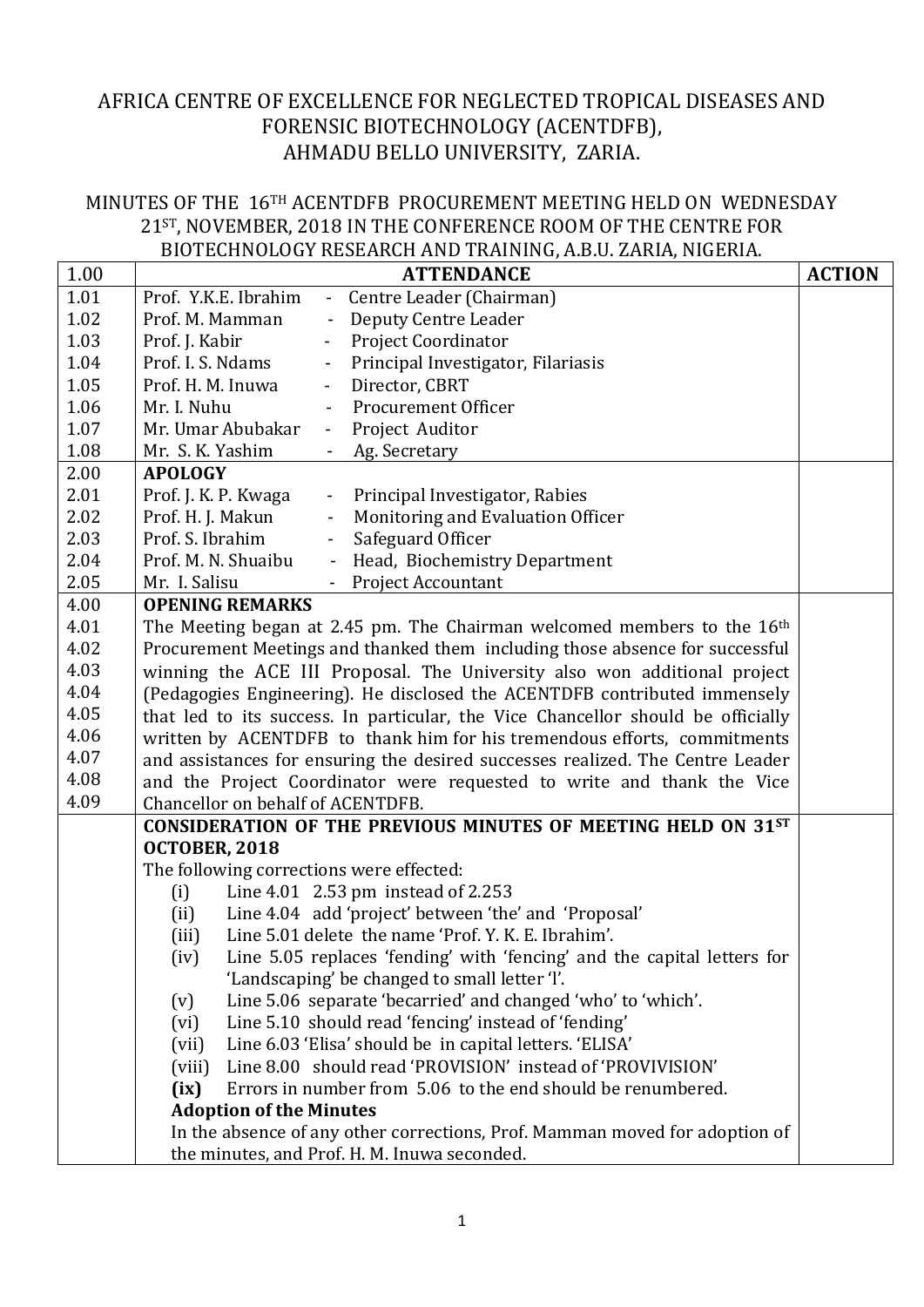| 5.01<br><b>MATTERS ARISING FROM THE PREVIOUS MINUTES</b><br>5.02<br><b>Quotations for Additional Project (Run over Projects)</b><br>5.03<br>Two quotations were received from Zasan Integrated Global Limited and A.B. |                    |
|------------------------------------------------------------------------------------------------------------------------------------------------------------------------------------------------------------------------|--------------------|
|                                                                                                                                                                                                                        |                    |
|                                                                                                                                                                                                                        |                    |
| 5.04<br>Abubakar & Son Limited a follows:                                                                                                                                                                              |                    |
| 5.05<br>1. Zasan Integrated Global Limited's Quotation bid for fencing and                                                                                                                                             |                    |
| 5.06<br>landscaping of Sasakawa Foreign Students' Hostel:                                                                                                                                                              |                    |
| N11,989.066.50 less than the Project Consultant estimate budget of<br>5.00                                                                                                                                             |                    |
| 5.01<br>N13,616,914.40                                                                                                                                                                                                 |                    |
| 5.02<br>2. A.B. Abubakar & Son Limited's Quotation bid for fencing and Landscaping                                                                                                                                     |                    |
| 5.03<br>of Animal House: N23,488,215.45 less than the Project Consultant's                                                                                                                                             |                    |
| 5.04<br>budget of N25,897,231.80                                                                                                                                                                                       |                    |
| 5.05<br>Their quotations were accepted because they were less than the budget                                                                                                                                          |                    |
| 5.06<br>estimates submitted by the Project Consultant. Following the Meeting's approval,<br>Procur.                                                                                                                    |                    |
| 5.07<br>the Procurement Officer was asked to invite Zasan Integrated Global Limited and<br><b>Officer</b>                                                                                                              |                    |
| A.B. Abubakar & Son Limited for discussion on Friday, 23rd November in CBRT's                                                                                                                                          |                    |
| Conference Room at 10:00 am in order to agree on acceptable time duration that                                                                                                                                         |                    |
| the project could be executed. The 8-12 weeks durations as indicated in their                                                                                                                                          |                    |
| quotations were not acceptable. The projects needed to be completed within a                                                                                                                                           |                    |
| short time before the end of December, 2018.                                                                                                                                                                           |                    |
| <b>FEMIMAT LIMITD:</b>                                                                                                                                                                                                 |                    |
| A letter had been written to Fermimat compelling it to supply all outstanding                                                                                                                                          | Femimat            |
| equipment ye to be supplied; install the remaining<br>equipment;<br>and                                                                                                                                                |                    |
| replacements of all items yet to be replaced within two (2) weeks. If it fails to do                                                                                                                                   |                    |
| so as at 30 <sup>th</sup> November, 2018 the contract would be terminated.                                                                                                                                             |                    |
| <b>RESEARCH PROPOSAL/BUDGET TO SIGHTSAVERS</b>                                                                                                                                                                         |                    |
| The research proposal and budget to Sightsavers for collaboration had been                                                                                                                                             | <b>Sightsavers</b> |
| submitted. The Director, Dr. Sunday Isiyaku responded on telephone called that                                                                                                                                         |                    |
| a meeting had not been held in respect of the ACENTDFB's research proposal. He                                                                                                                                         |                    |
| assured that as soon as decision is taken, it would be communicated to                                                                                                                                                 |                    |
| ACENTDFB.                                                                                                                                                                                                              |                    |
| <b>APPLE LAPTOPS FOR ACENTDFB MEMBERS</b><br>Procur.                                                                                                                                                                   |                    |
| The procurement of Apple Laptops for members was in progress. The Chairman                                                                                                                                             | Officer &          |
| told the Meeting that the ICT Officer has already been instructed to ensure that                                                                                                                                       | <b>ICT Officer</b> |
| the appropriate Apple Laptops were supplied.                                                                                                                                                                           |                    |
| <b>PROVIVISION OF TWO BATTERIES FOR 250 KVA GENERATOR</b>                                                                                                                                                              |                    |
| The Meeting was informed that the two (2) batteries requested for replacements                                                                                                                                         |                    |
| by CBRT for its 250 Kva Generator had been purchased and installed for                                                                                                                                                 |                    |
| successful running of the ACENTDFB on-going training workshop.<br><b>ANY OTHER BUSINESS</b>                                                                                                                            |                    |
| Instruction to Replace or Renew the Position of the Procurement Officer:                                                                                                                                               |                    |
| The Chairman disclosed that he had received instruction from the Vice                                                                                                                                                  |                    |
| Chancellor to replace or renew the position of the current Procurement Officer                                                                                                                                         |                    |
| on the grounds that ACENTDFB had violated the procurement procedures, which                                                                                                                                            |                    |
| was a disappointment to the university. Following that development, the current                                                                                                                                        |                    |
| Procurement Officer was requested to be replaced or his appointment be                                                                                                                                                 |                    |
| renewed based on the following reasons:                                                                                                                                                                                |                    |
| He is not a trained procurement officer<br>(i)                                                                                                                                                                         |                    |
| He was not recommended or appointed by the Head of University<br>(ii)                                                                                                                                                  |                    |
| Public Procurement Officer.                                                                                                                                                                                            |                    |